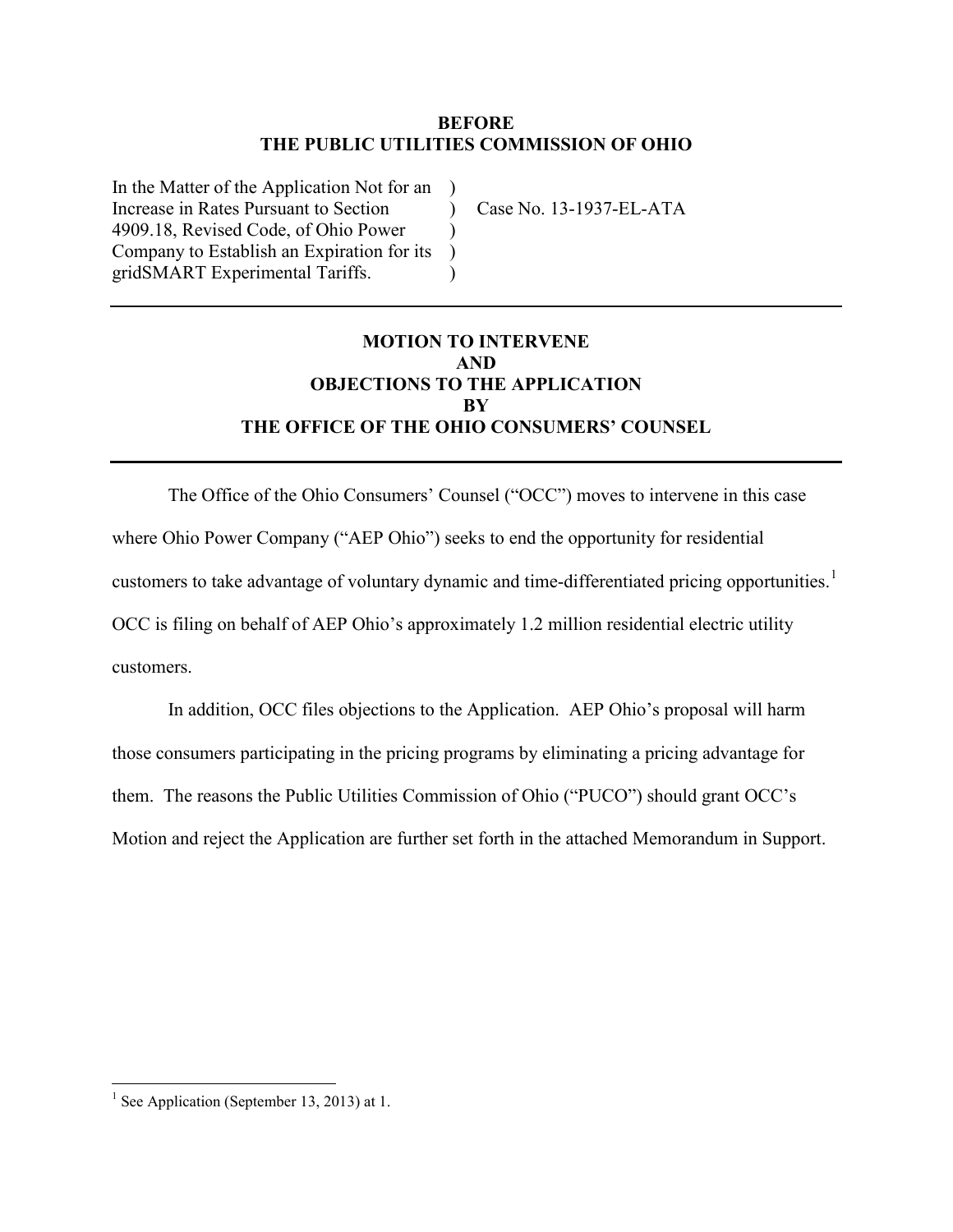Respectfully submitted,

BRUCE J. WESTON OHIO CONSUMERS' COUNSEL

*/s/ Terry L. Etter*\_\_\_\_\_\_\_\_\_\_\_\_\_\_\_\_

Terry L. Etter, Counsel of Record Michael J. Schuler Assistant Consumers' Counsel

## **Office of the Ohio Consumers' Counsel**

10 West Broad Street, Suite 1800 Columbus, Ohio 43215-3485 (614) 466-7964 (Etter Direct) (614) 466-9547 (Schuler Direct) [terry.etter@occ.ohio.gov](mailto:terry.etter@occ.ohio.gov) [michael.schuler@occ.ohio.gov](mailto:michael.schuler@occ.ohio.gov)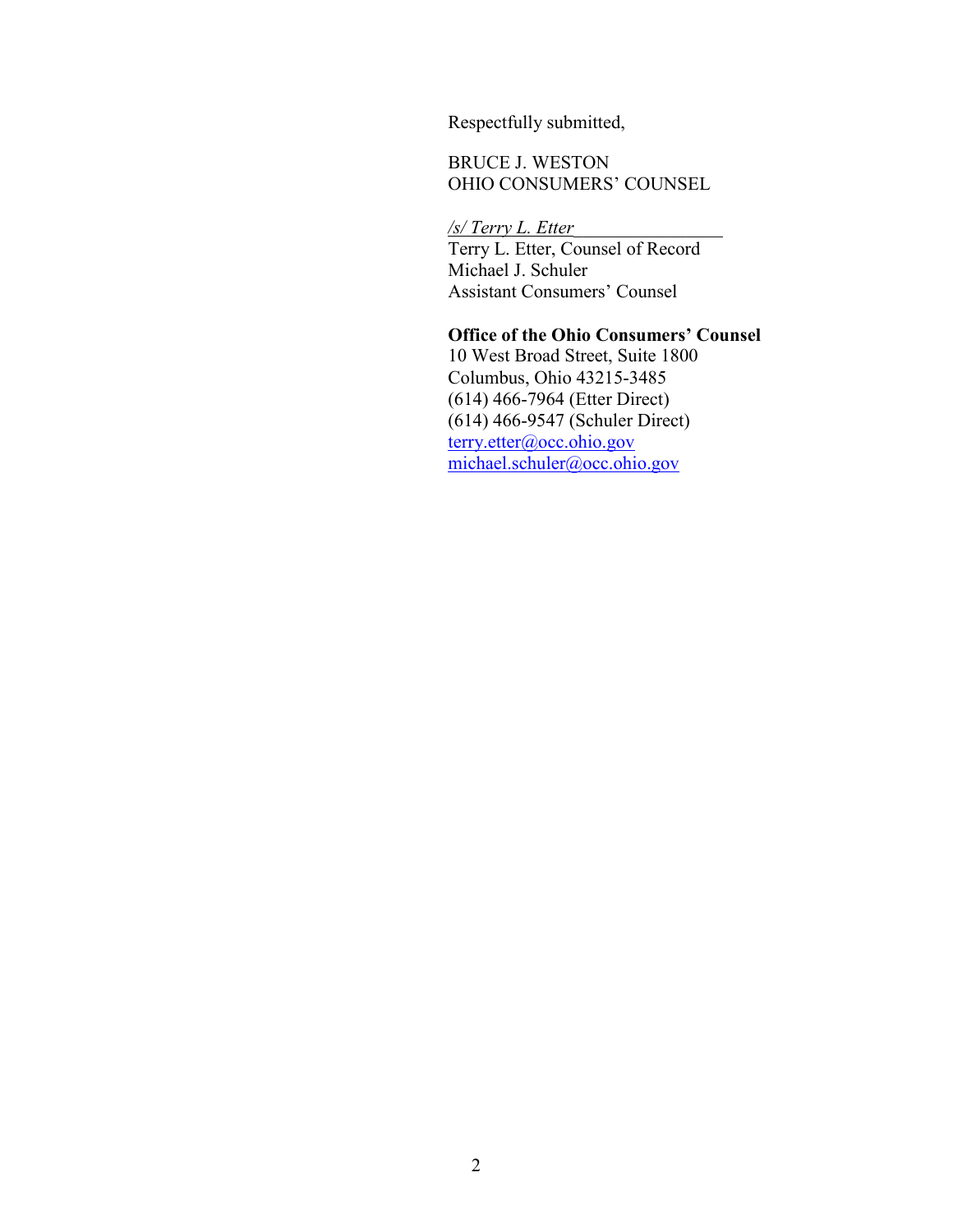#### **BEFORE THE PUBLIC UTILITIES COMMISSION OF OHIO**

 $\lambda$ )  $\lambda$ )

In the Matter of the Application Not for an ) Increase in Rates Pursuant to Section 4909.18, Revised Code, of Ohio Power Company to Establish an Expiration for its gridSMART Experimental Tariffs.

Case No. 13-1937-EL-ATA

#### **MEMORANDUM IN SUPPORT**

#### **I. INTERVENTION**

In its Application filed on September 13, 2013, AEP Ohio seeks to end the opportunity for residential customers to take advantage of the experimental billing offerings associated with the gridSMART pilot.<sup>[2](#page-2-1)</sup> Specifically, AEP Ohio requests that, as of the first billing cycle of January 2014, the following riders end: Schedule RS-TOD2 (Experimental Time-of-Day Service); Rider DLC (Experimental Direct Load Control Rider); Schedule CPP (Experimental Critical Peak Pricing Service); Schedule RS-RTP (Experimental Residential Real-Time Pricing Service); and Schedule GS-1 TOD (Experimental Small General Service Time-of-Day).<sup>[3](#page-2-0)</sup> OCC has authority under law to represent the interests of AEP Ohio's approximately 1.2 million residential utility customers, pursuant to R.C. Chapter 4911.

R.C. 4903.221 provides, in part, that any person "who may be adversely affected" by a PUCO proceeding is entitled to seek intervention in that proceeding. The interests of Ohio's residential customers may be "adversely affected" by this case, especially if the customers were unrepresented in this case where AEP Ohio is seeking to end its experimental rate structures that

<span id="page-2-0"></span> $3$  Id.

<span id="page-2-1"></span> $2$  Id.  $\overline{a}$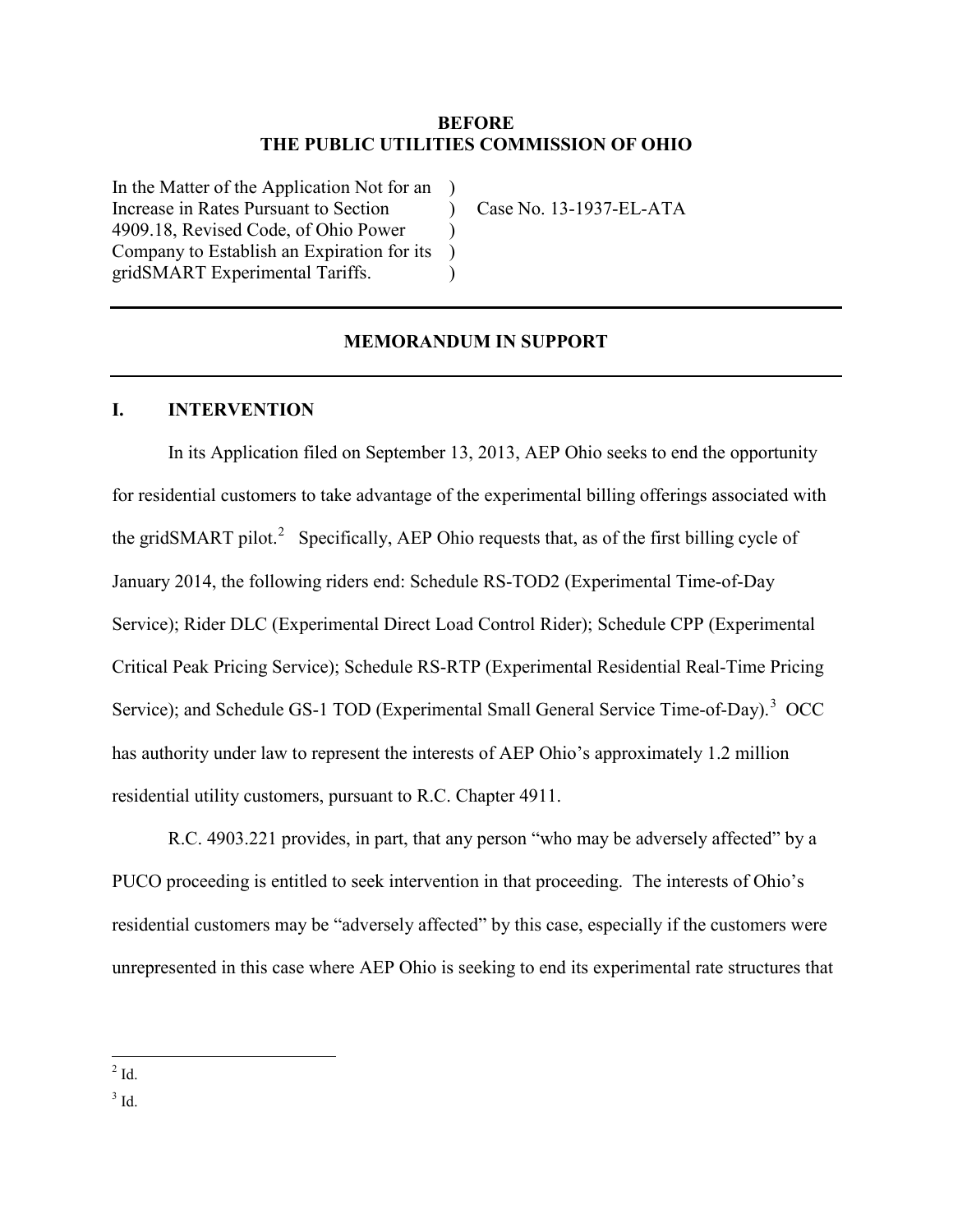are currently utilized by approximately 9,000 residential customers.<sup>[4](#page-3-0)</sup> Thus, this element of the intervention standard in R.C. 4903.221 is satisfied.

R.C. 4903.221(B) requires the PUCO to consider the following criteria in ruling on motions to intervene:

- (1) The nature and extent of the prospective intervenor's interest;
- (2) The legal position advanced by the prospective intervenor and its probable relation to the merits of the case;
- (3) Whether the intervention by the prospective intervenor will unduly prolong or delay the proceeding; and
- (4) Whether the prospective intervenor will significantly contribute to the full development and equitable resolution of the factual issues.

First, the nature and extent of OCC's interest is representing residential customers in this case involving AEP Ohio's attempt to end the current experimental pricing tariffs for residential customers as of the first billing cycle of January 2014 on the aforementioned tariffs. This interest is different than that of any other party and especially different than that of the utility whose advocacy includes the financial interest of stockholders.

Second, OCC's advocacy for residential customers will include advancing the position that AEP Ohio's rates should be no more than what is reasonable and lawful under Ohio law, for service that is adequate under Ohio law, and should allow residential customers to utilize the full potential of the gridSMART program for which AEP Ohio's customers have paid. OCC's position is therefore directly related to the merits of this case that is pending before the PUCO, the authority with regulatory control of public utilities' rates and service quality in Ohio.

<span id="page-3-0"></span><sup>&</sup>lt;sup>4</sup> Customer count from "gridSmart Phase 1 Update" PowerPoint presented to the AEP Ohio Collaborative Meeting on August 21, 2013, page 4.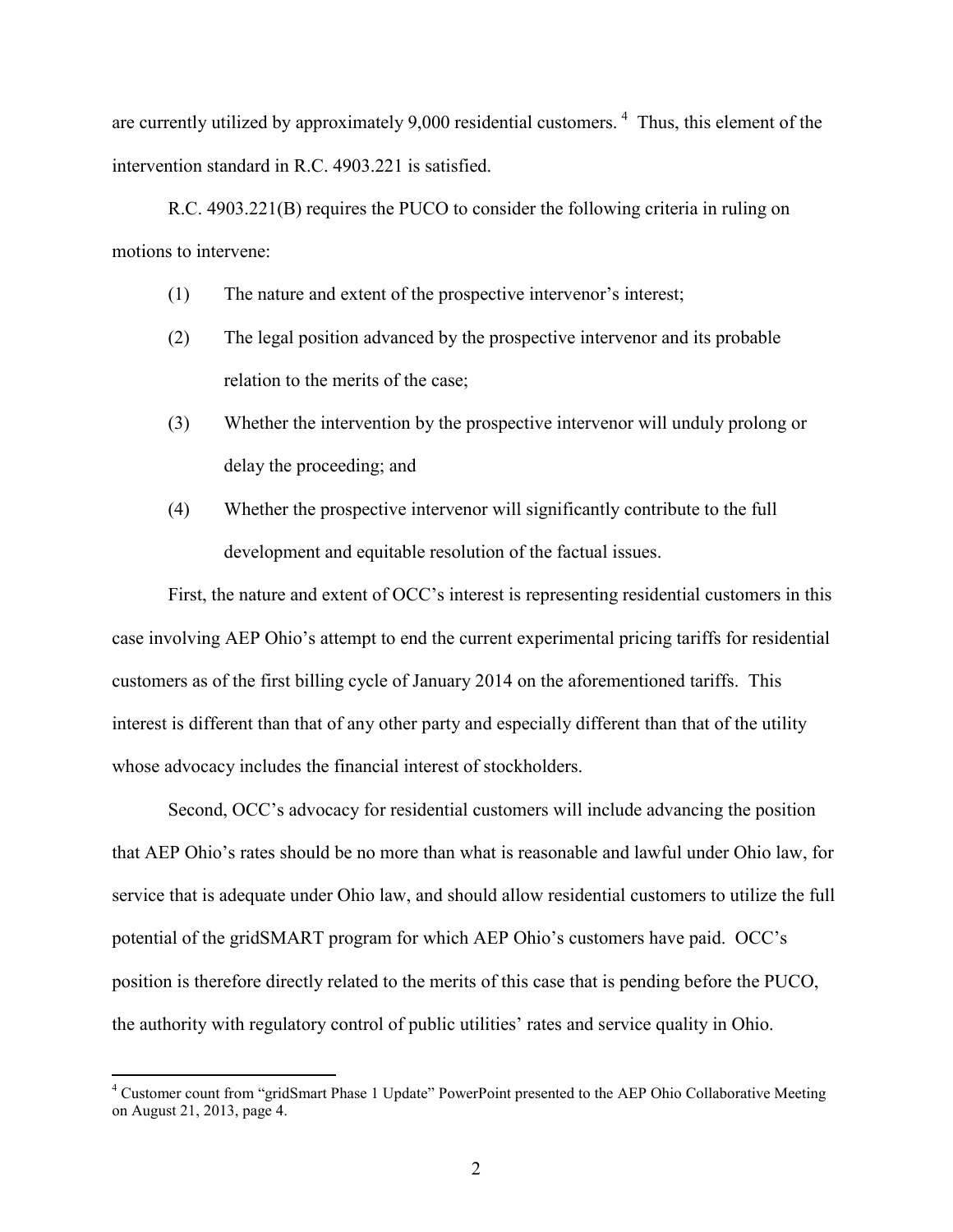Third, OCC's intervention will not unduly prolong or delay the proceedings. OCC, with its longstanding expertise and experience in PUCO proceedings, will duly allow for the efficient processing of the case with consideration of the public interest.

Fourth, OCC's intervention will significantly contribute to the full development and equitable resolution of the factual issues. OCC will obtain and develop information that the PUCO should consider for equitably and lawfully deciding the case in the public interest.

OCC also satisfies the intervention criteria in the Ohio Administrative Code (which are subordinate to the criteria that OCC satisfies in the Ohio Revised Code). To intervene, a party should have a "real and substantial interest" according to Ohio Adm. Code 4901-1-11(A)(2). As the advocate for residential utility customers, OCC has a very real and substantial interest in this case where AEP Ohio is seeking to end current tariffs that approximately 9,000 residential customers voluntarily use to take advantage of dynamic and time-differentiated pricing.

In addition, OCC meets the criteria of Ohio Adm. Code 4901-1-11(B)(1)-(4). These criteria mirror the statutory criteria in R.C. 4903.221(B) that OCC already has addressed and that OCC satisfies.

Ohio Adm. Code 4901-1-11(B)(5) states that the PUCO shall consider the "extent to which the person's interest is represented by existing parties." While OCC does not concede the lawfulness of this criterion, OCC satisfies this criterion in that it uniquely has been designated as the state representative of the interests of Ohio's residential utility customers. That interest is different from, and not represented by, any other entity in Ohio.

Moreover, the Supreme Court of Ohio confirmed OCC's right to intervene in PUCO proceedings, in deciding two appeals in which OCC claimed the PUCO erred by denying its

3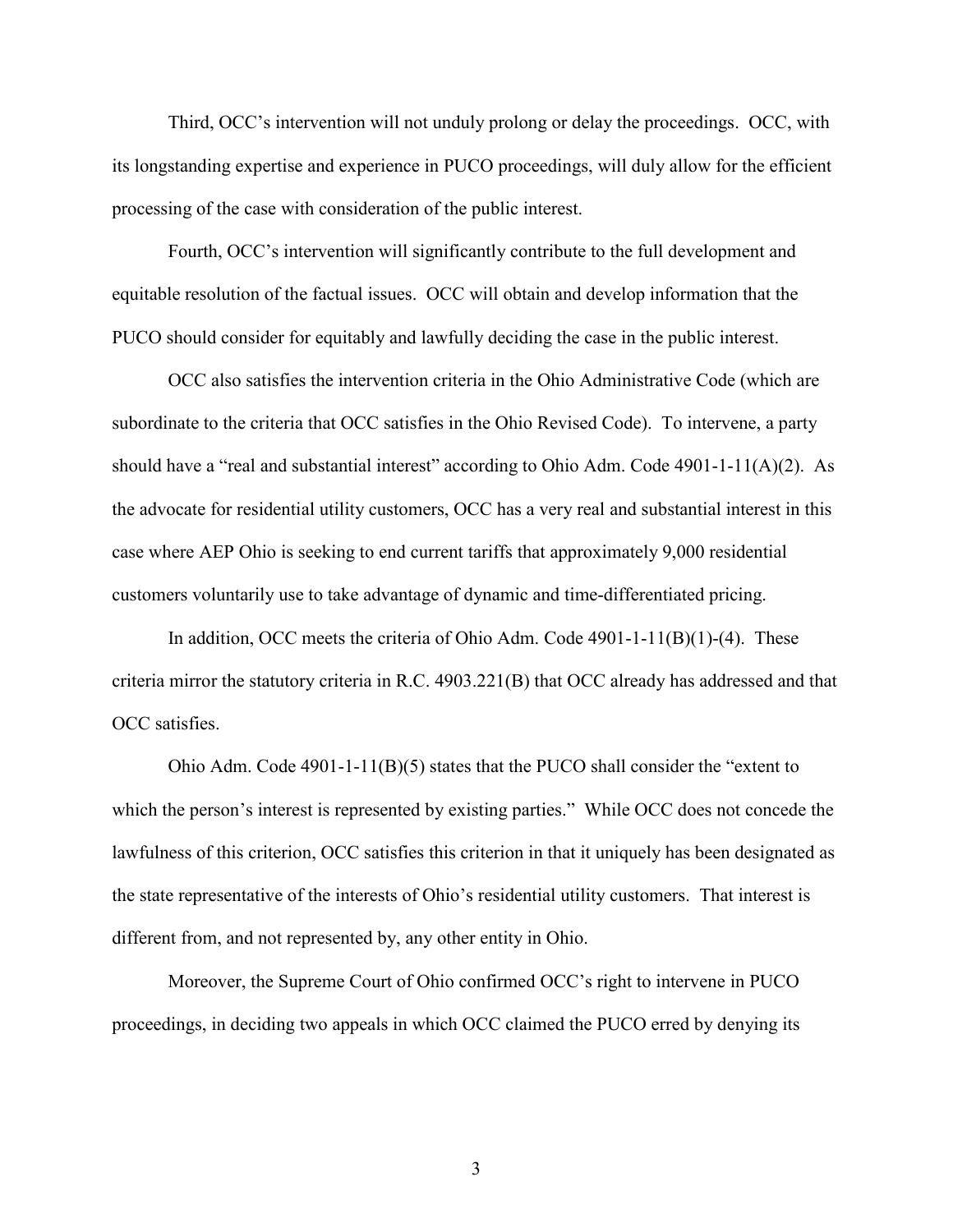interventions. The Court found that the PUCO abused its discretion in denying OCC's interventions and that OCC should have been granted intervention in both proceedings.<sup>[5](#page-5-2)</sup>

OCC meets the criteria set forth in R.C. 4903.221, Ohio Adm. Code 4901-1-11, and the precedent established by the Supreme Court of Ohio for intervention. On behalf of Ohio residential customers, the PUCO should grant OCC's Motion to Intervene.

## **II. OBJECTIONS TO THE APPLICATION**

Ending the current experimental pricing options may negatively impact some of the 9,000 AEP Ohio residential customers who have voluntarily chosen to avail themselves of those dynamic and time-differentiated pricing opportunities. This is especially true for those residential customers who have been enjoying bill reductions from participating in the experimental rates and want to continue to be served at the experimental rate structure.

Beginning in March of 2009, the PUCO authorized AEP Ohio to begin installing Phase 1 of gridSMART, a compilation of customer programs and advanced technology for delivering electricity to AEP Ohio's customers.<sup>[6](#page-5-3)</sup> A primary component of the gridSMART system includes the installation of advanced metering infrastructure ("AMI"), also known as "smart meters," in customers' homes.<sup>[7](#page-5-0)</sup> In order to attain the full benefit of smart meters and the gridSMART infrastructure, AEP Ohio designed five pilot programs that experimented with voluntary dynamic and time-differentiated pricing of electricity consumption.<sup>[8](#page-5-1)</sup> Those five programs include:

<span id="page-5-2"></span><sup>5</sup> *See Ohio Consumers' Counsel v. Pub. Util. Comm*., 111 Ohio St.3d 384, 2006-Ohio-5853, ¶¶13-20 (2006).

<span id="page-5-3"></span><sup>6</sup> *In the Matter of the Application of Columbus Southern Power Company for Approval of an Electric Security Plan; an Amendment to its Corporate Separation Plan; and the Sale or Transfer of Certain Generating Assets* ("*AEP Ohio ESP I*"), Case No. 08-917-EL-SSO, Opinion and Order (March 18, 2009) at 37-38; *AEP Ohio ESP I,* Case No. 08- 917-EL-SSO, Direct Testimony of Karen L. Sloneker ("Sloneker Direct") (July 31, 2008) at 3.

<span id="page-5-0"></span><sup>7</sup> *AEP Ohio ESP I*, Opinion and Order at 34; Sloneker Direct at 9.

<span id="page-5-1"></span><sup>8</sup> Sloneker Direct at 5 (stating "[t]he gridSMART capabilities provide more accurate information to facilitate usage decisions, as well as programs and **pricing options** focused on energy efficiency and demand reduction").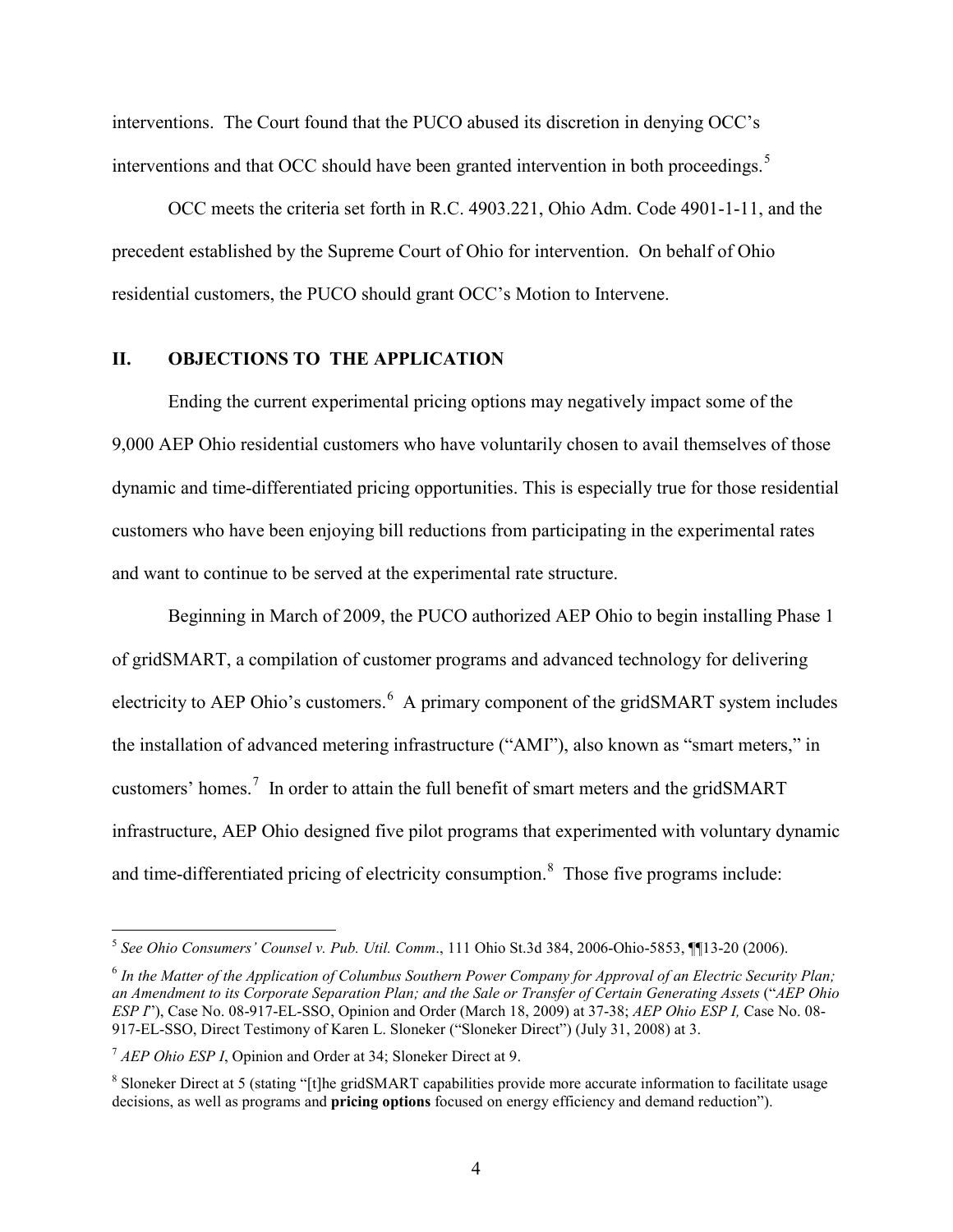Schedule RS-TOD2 (Experimental Time-of-Day Service); Rider DLC (Experimental Direct Load Control Rider); Schedule CPP (Experimental Critical Peak Pricing Service); Schedule RS-RTP (Experimental Residential Real-Time Pricing Service); and Schedule GS-1 TOD (Experimental Small General Service Time-of-Day).

For instance, under Schedule RS-TOD2, residential customers may volunteer for a variable pricing schedule where energy consumed during the hours of 1:00 PM to 7:00 PM from June 1 to September 30 (excluding weekends) is priced at  $24.76022$  cents per kWh. $^{9}$  $^{9}$  $^{9}$  All other energy consumption is priced at 0.54393 cents per kWh. Schedule CPP allows even further price differentiation based upon time-of-use and critical peak demand on the electric distribution system. Specifically, in the summer months, low cost generation hours (weekdays from 12:00 AM to 7:00 AM and 9:00 PM to 12:00 AM) are billed at 0.54393 cents per kWh, medium cost generation hours (weekdays from 7:00 AM to 1:00 PM and 7:00 PM to 9:00 PM) are billed at 1.70543 cents per kWh, high cost generation hours (weekdays from 1:00 PM to 7:00 PM) are billed at 3.48617 cents per kWh, and critical peak hours (called at AEP Ohio's sole discretion) are billed at  $54.39301$  cents per kWh.<sup>10</sup> Finally, Schedule RS-RTP affords customers the most amount of time-differentiated pricing and peak demand reduction through real-time pricing of electricity consumption. $^{11}$  $^{11}$  $^{11}$ 

In its Application, AEP Ohio now seeks to terminate the five experimental programs starting with the first billing cycle of January 2014. But by ending these programs without offering equivalent programs in their place, AEP Ohio would eliminate one of the values of the

<span id="page-6-2"></span> $9$  Tariffs, P.U.C.O. No. 20,  $2<sup>nd</sup>$  Revised Sheet No. 315-1

<span id="page-6-1"></span><sup>&</sup>lt;sup>10</sup> Tariffs, P.U.C.O. No. 20,  $2^{nd}$  Revised Sheet No. 317-2, 317-3.

<span id="page-6-0"></span><sup>&</sup>lt;sup>11</sup> Tariffs, P.U.C.O. No. 20, 2<sup>nd</sup> Revised Sheet No. 318-1.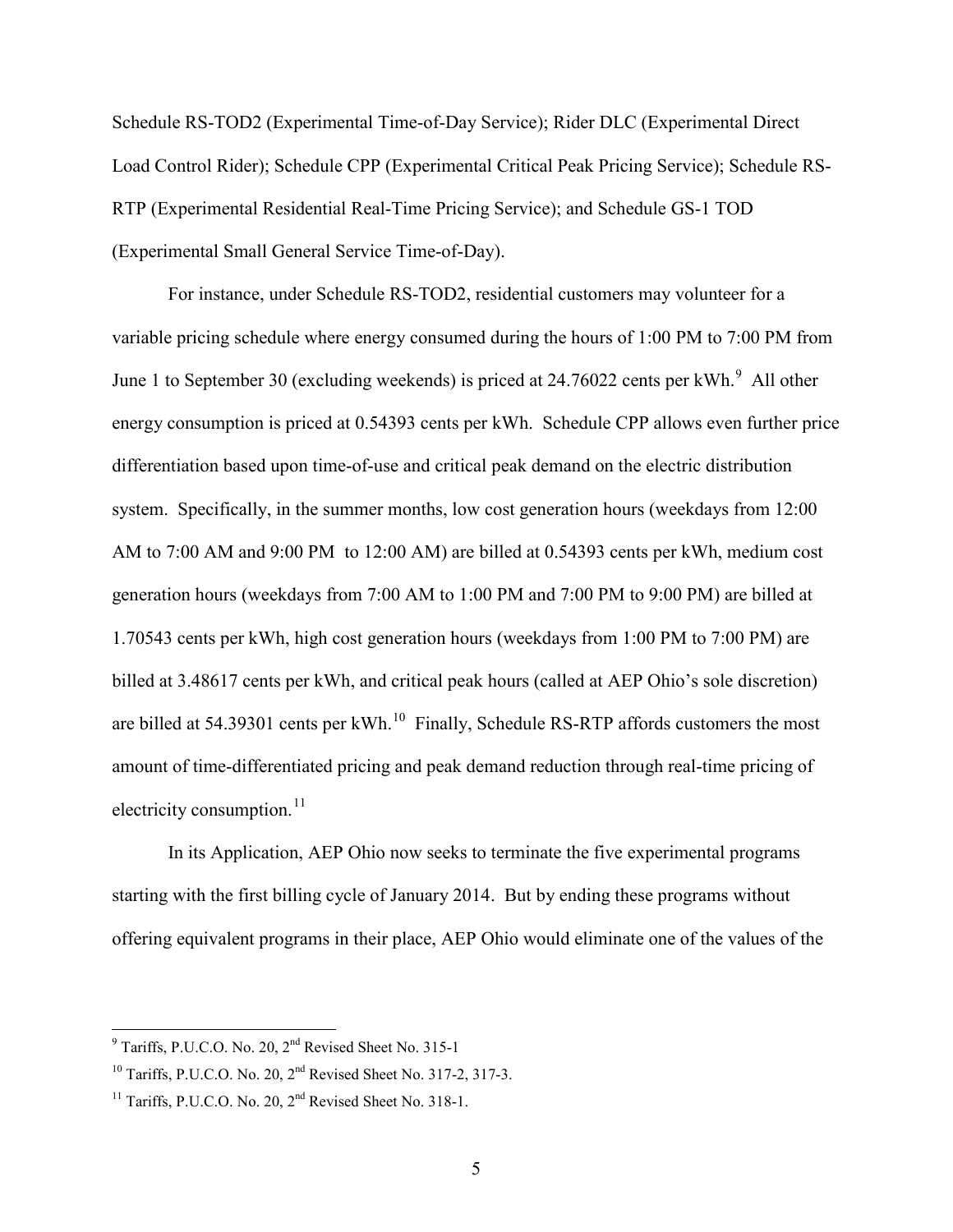smart meters – demand response through price signals<sup>[12](#page-7-2)</sup> – for approximately 9,000 residential customers who have volunteered for the various experimental pricing options.

The time-differentiated pricing programs contained in AEP Ohio's current tariffs is one of the consumer values gained through the installation of the AMI meters that AEP Ohio touted in the process of gaining approval for the installation of the gridSMART infrastructure.<sup>13</sup> In its proposal for Phase 2 of gridSMART, AEP Ohio stated that it "envisions that DR or CRES providers will take the lead role in these enhanced customer program offerings [DR or time-differentiated pricing tariffs]."<sup>[14](#page-7-0)</sup> However, all the conditions for CRES providers to offer such programs have not been resolved. For example, there continues to be issues related to consumer privacy, EDI and billing system protocols, and who will pay for billing system upgrades for CRES-provided customer programs.

AEP Ohio should not be allowed to end the time-differentiated rates as part of its gridSMART program until there is either a time-differentiated standard service offer available to AEP Ohio residential customers or when CRES providers are offering enhanced rates in the AEP Ohio service territory. The PUCO should deny AEP Ohio's request to terminate its customers' continued ability to voluntarily participate in experimental time-differentiated and dynamic pricing programs.

<span id="page-7-2"></span><sup>12</sup> *AEP Ohio ESP I*, Tr. Vol. III (November 20, 2008) at 80.

<span id="page-7-1"></span><sup>&</sup>lt;sup>13</sup> Sloneker Direct at 9-10 (stating "AMI, when paired with tariff options and the [Home Area Network], can empower customers to control their energy usage by providing real-time information and usage data, allowing them to better understand their energy consumption and potentially reduce their electricity bill"); *AEP Ohio ESP I,* Tr. Vol. III (November 20, 2008) at 304-305.

<span id="page-7-0"></span><sup>14</sup> *In the Matter of the Application of Ohio Power Company to Initiate Phase 2 of Its gridSMART Project and to Establish the gridSMART Phase 2 Rider*, Case No. 13-1939-EL-RDR, Application (September 13, 2013) at 6.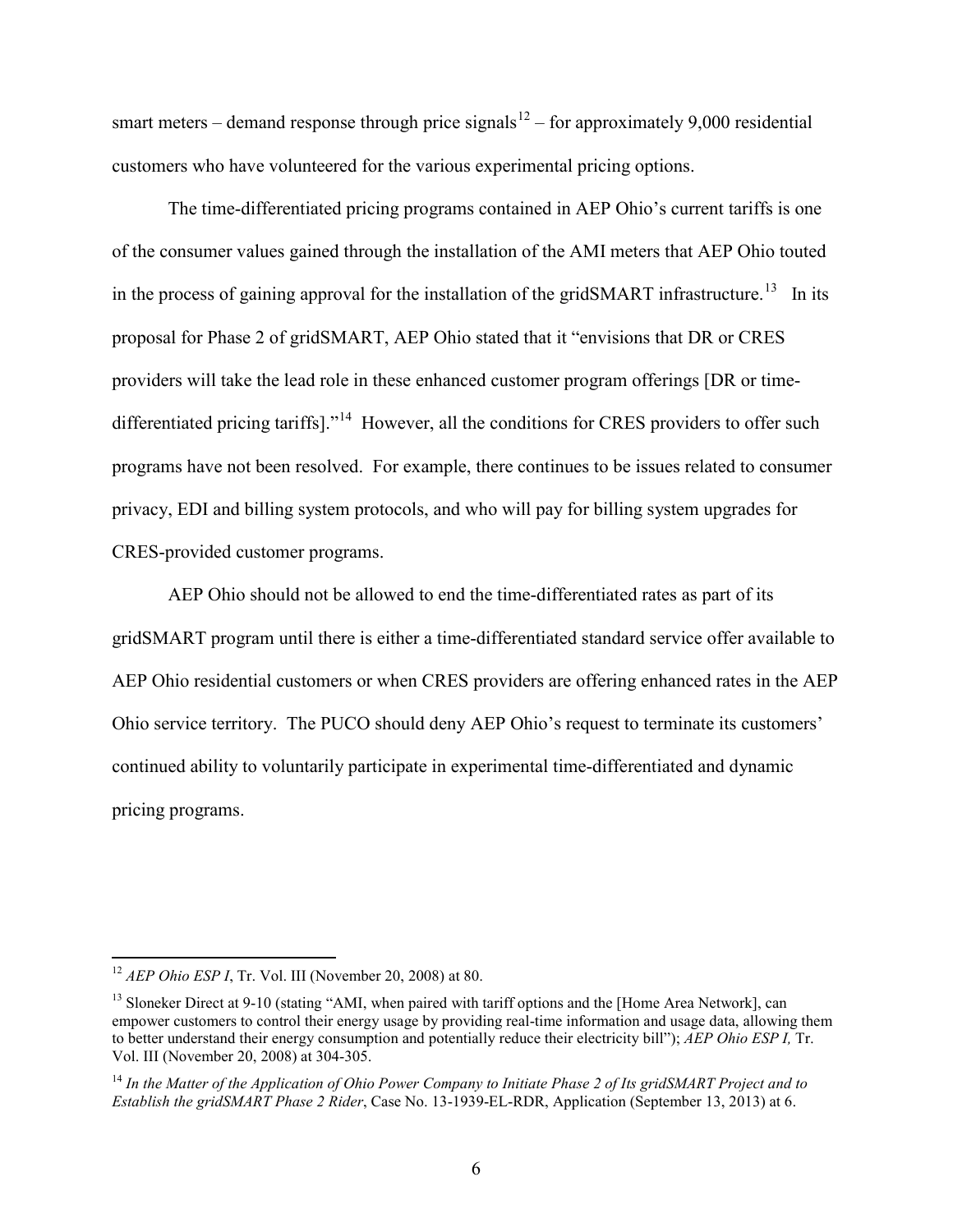## **III. CONCLUSION**

OCC has met the criteria for intervention in this proceeding. The PUCO should grant

OCC's motion to intervene.

AEP Ohio's proposal to end the time-differentiated rates may harm those consumers

voluntarily participating in the pricing programs by eliminating a pricing advantage for them.

The PUCO should deny the Application.

Respectfully submitted,

BRUCE J. WESTON OHIO CONSUMERS' COUNSEL

*/s/ Terry L Etter\_\_\_\_\_\_\_\_\_\_\_\_\_\_*

Terry L. Etter, Counsel of Record Michael J. Schuler Assistant Consumers' Counsel

#### **Office of the Ohio Consumers' Counsel**

10 West Broad Street, Suite 1800 Columbus, Ohio 43215-3485 (614) 466-7964 (Etter Direct) (614) 466-9547 (Schuler Direct) [terry.etter@occ.ohio.gov](mailto:terry.etter@occ.ohio.gov) [michael.schuler@occ.ohio.gov](mailto:michael.schuler@occ.ohio.gov)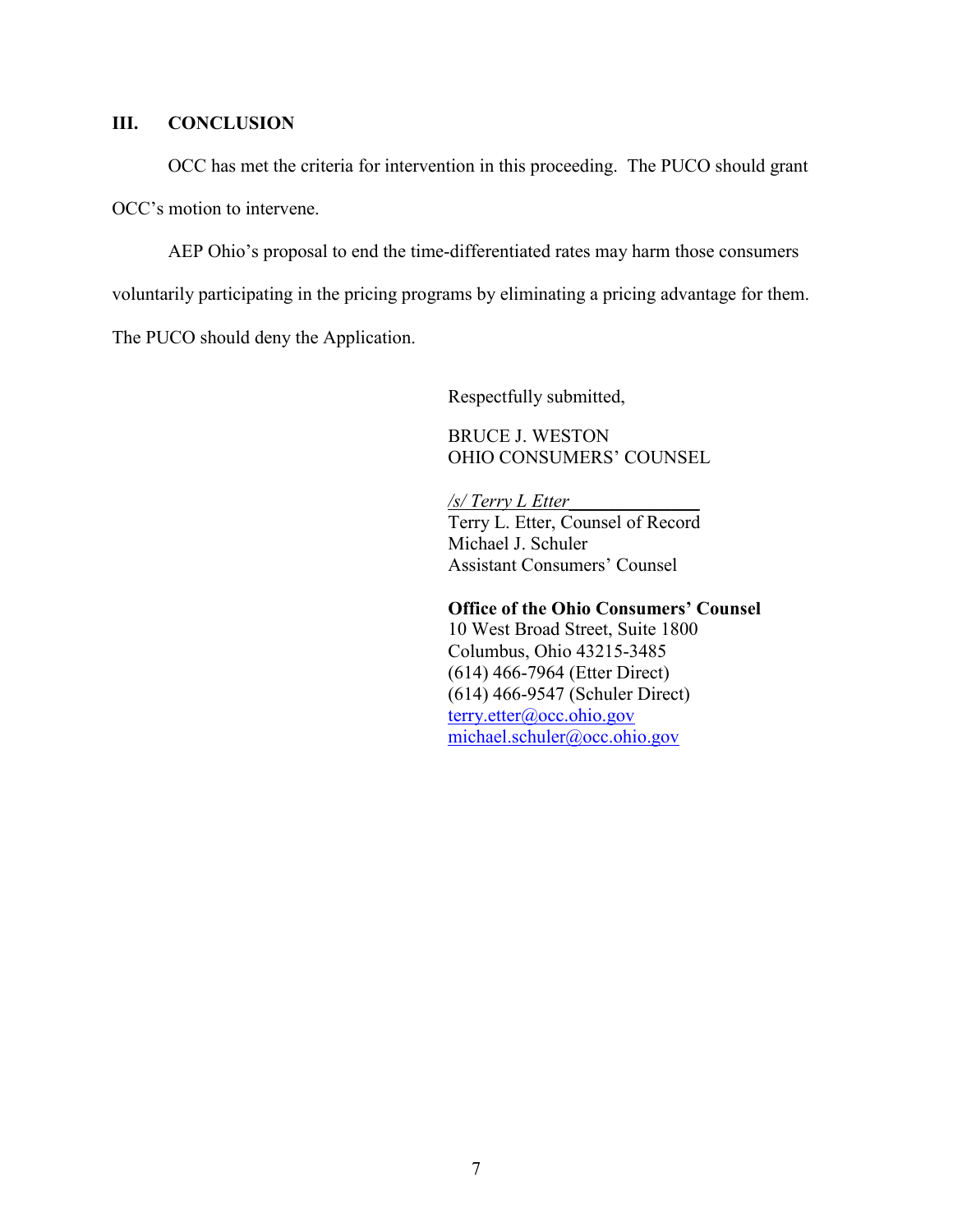## **CERTIFICATE OF SERVICE**

I hereby certify that a copy of this *Motion to Intervene and Objections to the Application* was served on the persons stated below via electronic transmission this 14th day of November 2013.

> */s/ Terry L. Etter*\_\_\_\_\_\_\_\_\_\_ Terry L. Etter Assistant Consumers' Counsel

## **SERVICE LIST**

William Wright Attorney General's Office Public Utilities Commission of Ohio 180 East Broad St.,  $6^{th}$  Fl. Columbus, Ohio 43215 [William.wright@puc.state.oh.us](mailto:William.wright@puc.state.oh.us)

Steven T. Nourse Yazen Alami American Electric Power Service Corporation 1 Riverside Plaza, 29th Floor Columbus, Ohio 43215 [stnourse@aep.com](mailto:stnourse@aep.com) [yalami@aep.com](mailto:yalami@aep.com)

Counsel for Ohio Power Company

Attorney Examiners:

[Sarah.parrot@puc.state.oh.us](mailto:Sarah.parrot@puc.state.oh.us) [Jonathan.tauber@puc.state.oh.us](mailto:Jonathan.tauber@puc.state.oh.us)